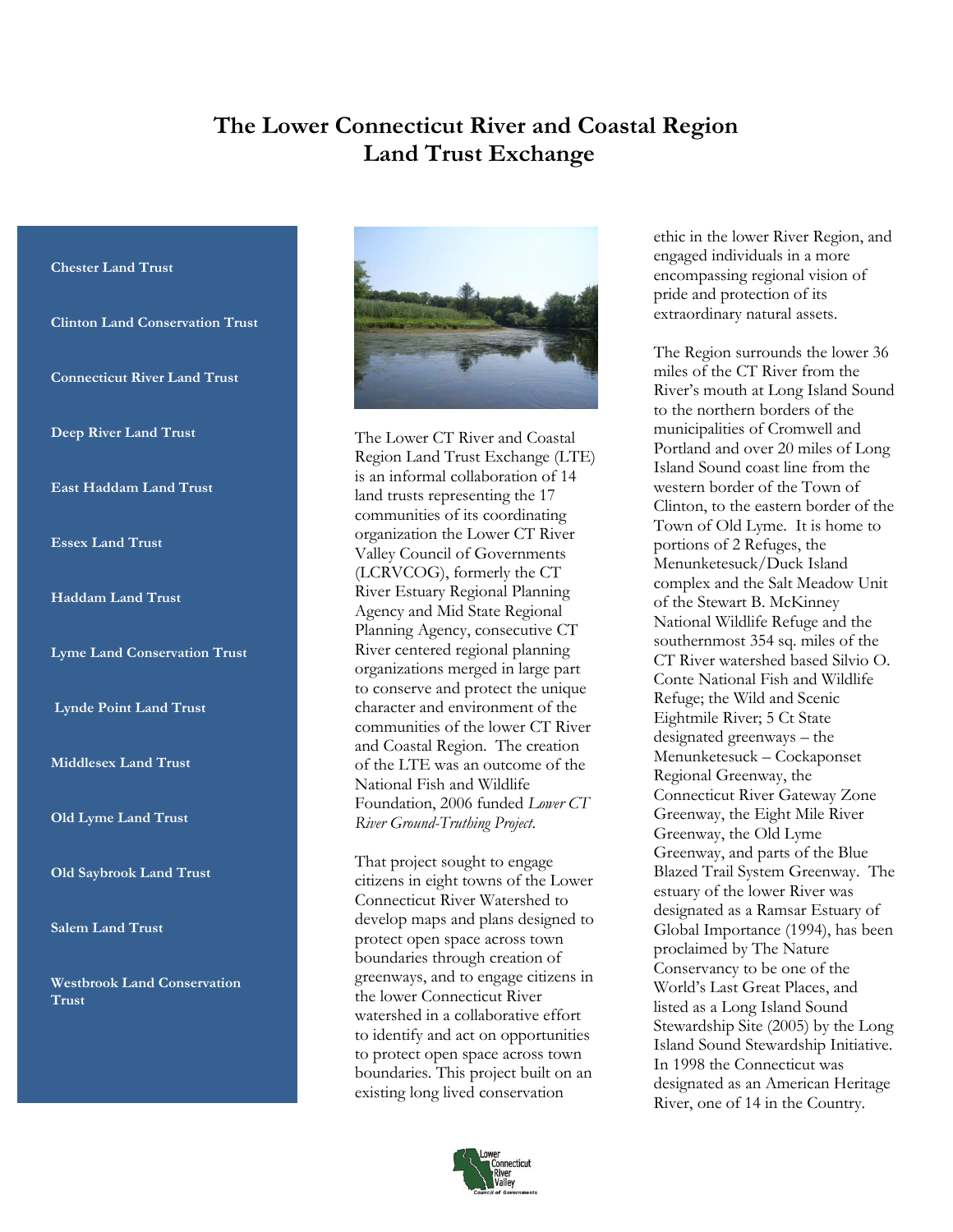

Running through the region is part of the Metacomet, Monadnock, Mattabesett Trail System designated in 2009 as a National Scenic Trail that strives to extend over 200 miles from Massachusetts to Long Island Sound; the region, as previously mentioned, also surrounds the Connecticut River Gateway Conservation Zone, a 30,000 acre area surrounding the lower 30 miles of the Connecticut River. Since 1974 the Connecticut River Gateway Commission has been charged with protecting the scenic and ecological properties of this unique landscape. Most recently the CT River Watershed was named the Nation's first National Blueway as part of the Dept. of the Interior's Americas Great Outdoors Initiative.

Since its first meeting in Sept. 2009, the LTE has worked internally, locally, regionally, State, and New England wide to promote landscape scale conservation for both wild and working lands and for habitat and wildlife protection through working with private landowners, State land managers, educators, US Fish and Wildlife, the nonprofit community, and through the municipal, regional, and State land use planning process. It has been a tenet of the Regional Planning Organization since the inception of the LTE, with support and funding from CT Resource, Conservation, and Development (RC&D) and the Connecticut Land Conservation Council (CLCC) through the Natural Resource Conservation Service (NRCS), that only through community outreach and the practice of strong business principals by each of the member land trust will we be able to maintain and increase the pace of conservation and stewardship of our undeveloped and working lands to benefit both wildlife and people.

The mission of the LCRVCOG in regards to the LTE is to create a stronger connection between the local, regional conservation community, and the Regional, State, and Federal land use planning process; further their ability to provide an educational and planning opportunity for environmental and landscape protection for members of their region's land trusts and conservation commissions to promote landscape linkages, tool creation, data acquisition, and sharing to enable effective collaboration and cooperation, in a regional manner, towards the creation of trails and greenways, and protection of existing habitat, water quality, and scenic and cultural landscape corridors; and identify possible collaboration mechanisms and business structures that will not take away from an individual land trust's unique and important relationship and place in its own community, but enable them to practice best management and business principles. We believe this will allow each to operate to its greatest potential concerning long term planning goals, future land acquisition, and the sustainable stewardship of their already existing protected open space. Business structures and collaboration mechanisms could include shared staff to help with record keeping, membership mailings, newsletter production, record keeping, fund raising, and grant writing as well as office space to provide a place for meetings, and where members could share computer hardware and software.

As in most of New England, much of the work being done to preserve open space in the LTE region, and



Connecticut, is through the efforts of our small land trusts organized and incorporated at the town level. With a few exceptions, these local land trusts have no paid staff and are run solely by dedicated volunteers who struggle with the myriad of legal, environmental, regulatory, fiduciary, accounting and other details involved in acquiring and stewarding land in protected preserves. Experience has shown that those towns in Connecticut with the most open space under preservation have the strongest grassroots support, which is the result of a sustained community communication and education effort by the local land trust, and often results in the ability of the land trust to begin to afford to hire staff. However despite its importance, the task of developing community support and maintaining a sustained effort for broad-based local support for preserving open space goals is very difficult to achieve and one of the biggest barriers to preserving quicklydisappearing farms, forests and wildlife habitat. Without grassroots support for open space preservation, over time the natural course of economic development in most communities inevitably leads to the gradualism of subdivisions and zoning changes that permit commercial development in areas more appropriate for the health of our communities as preserved lands for water quality and quantity, preservation of biodiversity, wildlife habitat, ecosystem maintenance, and recreational purposes.

Effective communications programs are essential to the long-term sustainability of small local land trusts because community outreach is key to recruiting new, younger volunteers who are needed to step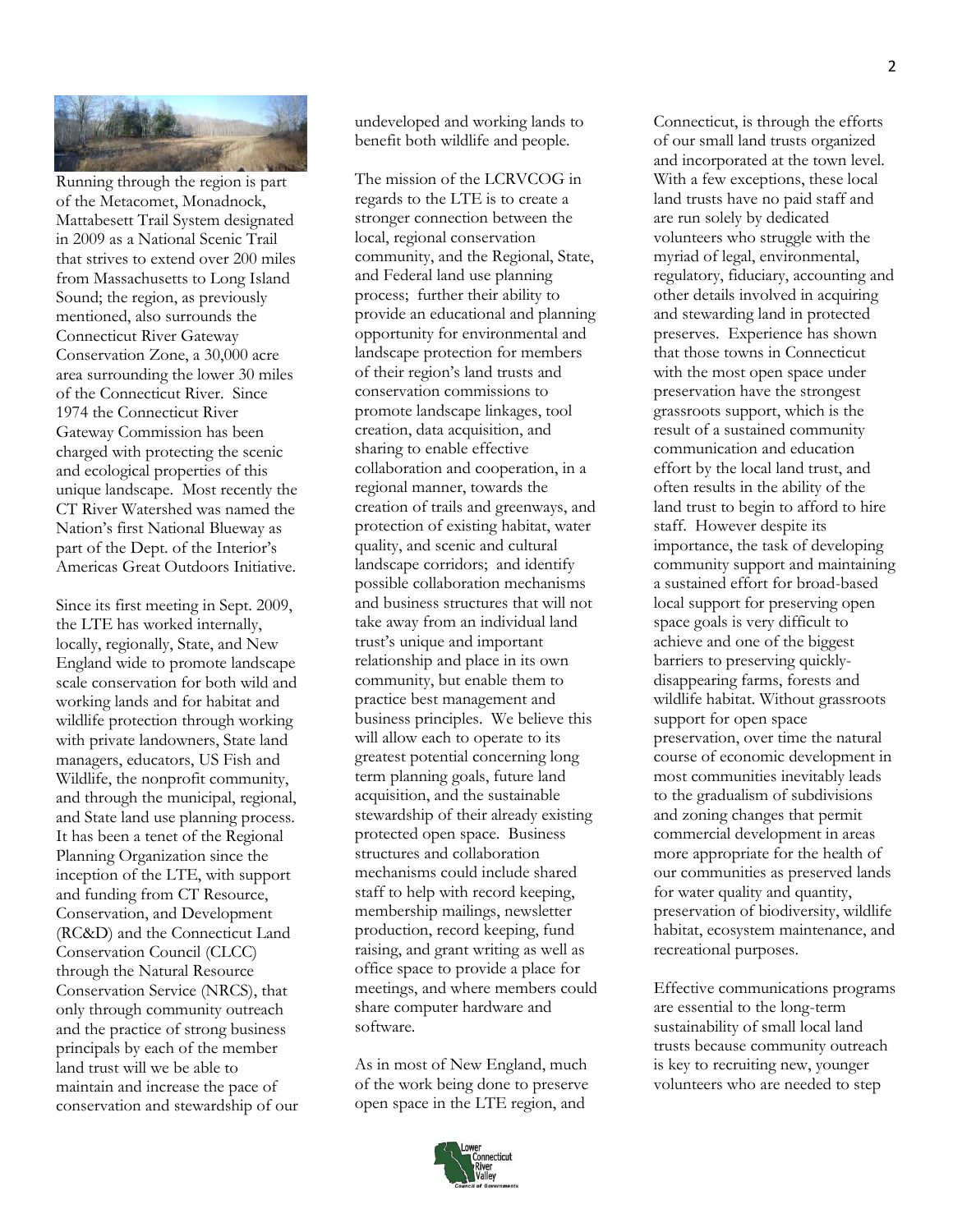into the next generation of leadership for the local trusts.

Although working at the community level is critical to the sustainability of local organizations it is also important for the preservation of wildlife habitat and ecosystem maintenance to work beyond local boundaries and include in local perceptions of conservation the importance of regional, large landscape, and even global connections and conservation goals. To this end the LTE has been meeting on a regular basis for the past 8 years.

Working in partnership with the Land Trust Alliance (LTA), Connecticut Land Conservation Council (CLCC), New England Forestry Foundation (NEFF), Wildlands and Woodlands, University of Connecticut Extension (UConn), CT DEEP, US Fish and Wildlife Service, and local community leaders land conservation meetings have included workshops concerning: Land trust collaboration, their various structures and roles in accelerating the pace and quality of land conservation; implementation of LTA Standards and Practices; Geospatial Information Systems (GIS) and information technology (IT) resources; fund raising; land owner outreach; Connecticut coastal and estuarine land conservation; habitat based management plans; conservation finance; maintaining diverse forest ecosystems across the region through planning and collaboration; funding opportunities through US Fish and Wildlife, the Natural Resource Conservation Service, and the LTA; New England Conservation Aggregation Project; listening sessions with LTA concerning needs assessments; Insurance Issues of Land Trusts;

Form 8283 issues, gift acknowledgment letters, and notice letter on review of appraisals; regional conservation issues; yearly legislative participation opportunities and updates; US Fish and Wildlife Conservation Partners Program; The Nature Conservancy's (TNC) future intentions within the Lower Ct River and Coastal Region; and communication programming. [\(http://www.lcrclandtrustexchange.](http://www.lcrclandtrustexchange.org/Pages/meetingsummaries.html) [org/Pages/meetingsummaries.html\)](http://www.lcrclandtrustexchange.org/Pages/meetingsummaries.html)

The LTE works on projects that seek to mitigate threats to the State's wildlife and coincide with the strategies and actions needed to protect and maintain wildlife habitat as outlined in the *State of Connecticut's Comprehensive Wildlife Conservation Strategy*. The Plan states "*the most significant threats to Connecticut's land and waterscapes include habitat loss, degradation, and fragmentation from development; changes in land use; and competition from non-native, invasive species. Other threats include insufficient scientific knowledge regarding wildlife and their habitats (distribution, abundance and condition); the lack of landscape–level conservation; insufficient resources to maintain or enhance wildlife habitat; and public indifference toward conservation."*

The Plan focuses on species of greatest concern (GCN) and developed conservation actions / opportunities to mitigate these threats. They include: "*1. determine the distribution, abundance, condition and limiting factors for GCN species and key habitats; 2. assess and minimize the impact of invasive plant and animal species on GCN species and their habitats; 3. develop and implement applicable management strategies; 4. develop statewide guidelines and best management practices to address the impacts of development on GCN species; 5. continue efforts to participate in regional conservation efforts for GCN species; 6. implement current* 



*recovery and management plans and; 7. enhance efforts to provide information and guidance on GCN species and key habitats to land use planners, decisionmakers and the public at the local, regional and statewide scale."*

Primary community outreach projects include the *Lower CT River and Coastal Region Forest Stewardship Initiative (LCR&CR)* and *The Menunketesuck – Cockaponset Regional Greenway*. [\(http://www.lcrclandtrustexchange.](http://www.lcrclandtrustexchange.org/Pages/projects.html) [org/Pages/projects.html\)](http://www.lcrclandtrustexchange.org/Pages/projects.html)

The LCR&CR Stewardship Initiative[\(http://www.cag.uconn.edu/c](http://www.cag.uconn.edu/ces/forest/LCRCR.html) [es/forest/LCRCR.html\)](http://www.cag.uconn.edu/ces/forest/LCRCR.html) is a collaboration between the UConn Cooperative Extension Forestry Program and the Lower CT River Valley Council of Governments (formerly the Connecticut River Estuary Planning Agency), and is supported by the US Forest Service, the USDA Natural Resource Conservation Service, and the CT-DEEP Forestry Division. The project's long term goal is to stem the tide of forest fragmentation and parcelization and keep forest as



forest through outreach to the Region's private forest land owners, land use commissions and planning professionals, and the Region's community as a whole. Forest land owner outreach includes workshops to introduce and encourage stewardship of existing forest land to manage for wildlife within a working forest while respecting the needs and desires of the private forestland owner, as well as